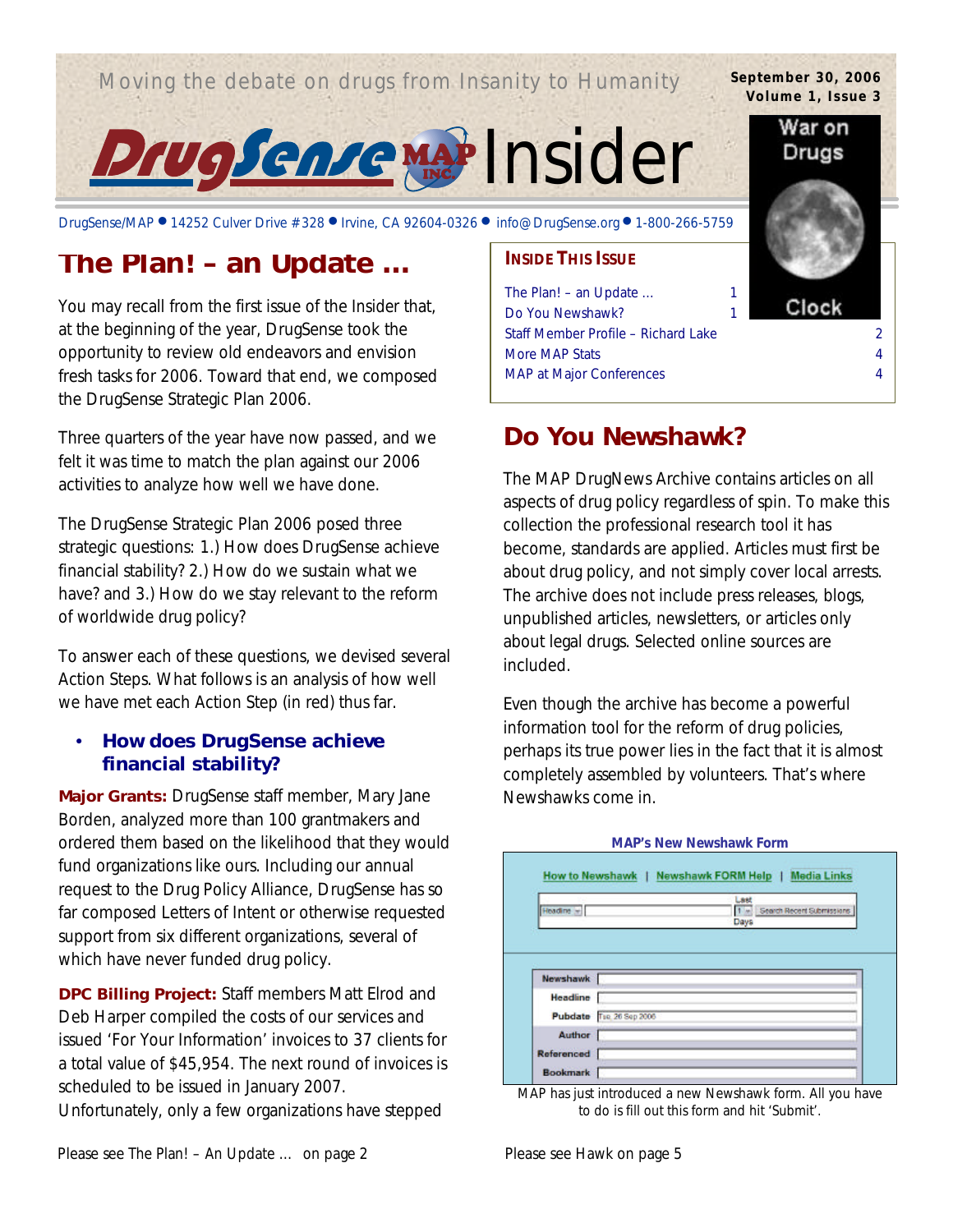**MS Word document:** http://www.drugsense.org/plan/DrugSense\_Strategic\_Plan\_2006.doc **PDF File:** http://www.drugsense.org/plan/DrugSense\_Strategic\_Plan\_2006.pdf **DrugSense 2006 Strategic Plan:**

### *The Plan! – An Update …* from Page 1

forward to contribute even though many continue to request services. New clients told up front about the cost appear to be more willing to contribute.

**Quarterly Direct Mail Campaign:** During First Quarter, we mailed about 2,000 'How-To' brochures to our own mailing list coupled with one rented from MPP. While this campaign garnered more than \$1,000 in donations, we didn't find it profitable enough to continue quarterly for the remainder of the year. Mailings in May and August were cancelled, but one will occur toward the end of the year.

**Monthly E-mail Campaign:** Nine e-mail pitches for funding have been sent to our 'everyone' list of e-mail addresses and posted to many of the e-mail discussion lists we manage.

**Grow the Donor Database:** Our donor database continues to expand with donors accrued from the First Quarter mailing and other efforts.

**Key Supporters Initiatives:** Because DrugSense's small budget could not absorb a presence at this year's NORML conference, no Key Supporters functions were held. Staff members Philippe Lucas and Steve Young did attend and speak on panels.

**DrugSense Advisory Board:** An Advisory Board conference call was held in June. Another one is planned after the election.

**Quarterly DS Update:** This is the *Update's* third issue.

• **How do we sustain what we have?**

**Keep Everything Up and Running:** Many people rely on our services for their day-to-day drug policy work. Like an electric utility, most don't notice us until they have a problem, which is infrequently. Since our own service providers guarantee that our 'uptime' at over 99.9% of the month, we gladly pass this reliability on to our customers.

# **Staff Member Profile About Richard Lake, by Richard Lake**

Born and raised in Chisholm, Minnesota on the Mesabi Iron Range, I attribute my activist leanings to the radical elements there, best illustrated by the movie 'North Country.' Born in 1940, I am now 66. At age four, I played with a boy named Bob Zimmerman, but I knew him best during his last years in high



school. Today, he is better known as Bob Dylan.

Graduating with high honors from Bemidji State, I completed a year of grad work at Northern Michigan U. There, I helped start two opposing 'underground' student newspapers to scare the administration into changing various student policies. It worked!

My first involvement with drug policy was in 1972 as a county coordinator for the California Marijuana Initiative (CMI) while living in Vallejo, California. My Vallejo crew worked intensively on signature gathering for this last 'people power' initiative to make the California ballot without paid gatherers.

The largest single difference between 1972 and today is, without question, the internet. Back then, we nearly went broke just making statewide phone calls.

Jump ahead to 30 December 1996, a day which will live in infamy for me. I was stunned by the response of our government to the passage of Prop. 215. There, on all the TV news shows, was our drug czar blasting the initiative as Cheech and Chong medicine - and telling flat out lies about my friend from '72, Dr. Tod Mikuriya. This led to my seeking ways to do something from my computer which would have some impact outside of the 'net. Through Usenet groups, I found MAP, an email list then of folks working to get LTEs published from our side.

Please see *The Plan! – An Update …* on page 3 Please see *Richard Lake* on page 4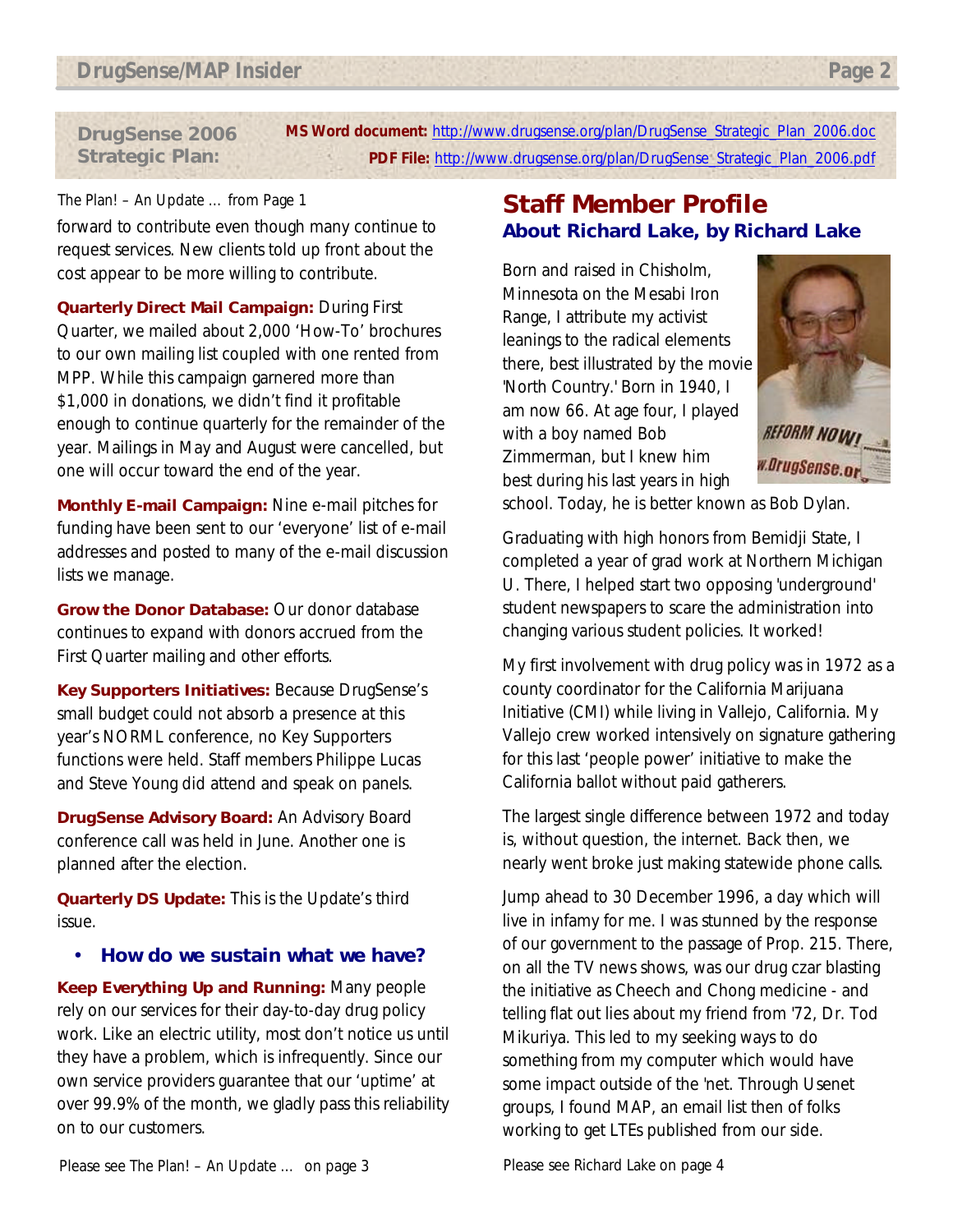### *The Plan! – An Update …* from Page 2

**Document Services and Functions.** Staff member Jo-D Harrison has created a number of Web pages to instruct those who use MAP on how to best perform such functions as searching, submitting an article (Newshawking), and using our media database (aka. Media Contact on Demand). We have also structured our promotional campaigns around documentation with the theme of "How-To" use DrugSense services.

**Refine Statistics.** As you can see on page 4 of this newsletter, we have concluded that our most meaningful tracking statistics are Sites, Pages, and Visits. Sites may represent the clearest depiction of our success in that they measure the number of 'unique visitors', meaning individuals.

**Policy Statements and Agreements.** These documents in the process of being written.

**Volunteer Recruitment and Training.** In both February and September, we issued requests for Newshawks and Editors. September's was by far the most successful, with three new editors completing training. We welcome Elaine, Jim, and Amy to our dedicated staff of volunteer editors.

**Hire Interns.** No interns have yet joined us. If you know of someone who may be interested in working with us on an unpaid internship basis, please contact Mary Jane Borden at mjborden@mapinc.org.

## • **How do we stay relevant to drug policy reform?**

**Field Survey.** The survey has not yet been fielded.

**Integrate Bot.** Because the archive is lovingly built by volunteers, less populated or popular regions may remain uncovered by Newshawks. We know articles about drug policy exist in these locales, and we are now using the automated 'Bot' to capture them. Since we began testing it in November 2005, the Newsbot's hawk button/form has been used 1,515 times to send articles to MAP for archiving.

**Understand New Technologies**. Both the DrugSense and MAP sites contain links to new media. The DrugSense Website houses a section where members can start their own blog about drug policy.

### **MAP Documentation**

**Index of Online Help Documents** (http://www.mapinc.org/help/)

**How to Be a Newshawk** (http://www.mapinc.org/hawk.htm)

**How to Use the Newshawk Form** (http://www.mapinc.org/hawk/hawk\_form\_help.htm/)

> **Help with Searching** (http://www.mapinc.org/search/shelp.htm)

**MAP Search Interactive HELP Bar** (http://www.mapinc.org/search/map\_search.htm#m\_key)

**Power Search Interactive HELP Bar** (http://www.mapinc.org/search/power\_search.htm)

**Google Search Interactive HELP Bar** (http://www.mapinc.org/search/google\_bar.htm)

**Media Contact on Demand Tutorial** (http://www.mapinc.org/mcod/)

**Media Contact on Demand Interactive Help** (http://www.mapinc.org/mcod/source\_screen.htm)

MAP OnAir links to popular drug policy blogs, e-zines, and podcasts. Drug policy stories on MAP can be fed to appropriate devices via XML and RSS.

**Support Special Projects.** Some of our most exciting work this year involved our special projects. The Community Audits and Initiatives Project (CAIP) now includes information on upcoming 'lowest priority' ordinances in Santa Barbara, Santa Cruz, and Santa Monica, California. A new a college section of CAIP contains initiatives that have reformed drug policy on college campuses.

**Integrate the MAF Project**. The Media Activism Facilitator (MAF) project is based on the DrugSense Five Year Plan, which nurtures media activism at the local level. A pilot project in 2005, this Action Step integrates it into the larger organization. In July, project leader Steve Heath organized the LTE Team. This group of 16 LTE writers secured forum space on Drug War Rant to train and strategize. In August, the team sent 182 LTEs, 13 of which were published. One of Heath's September LTEs was printed in the venerable *Washington Post*.

Please see *The Plan! – An Update …* on page 5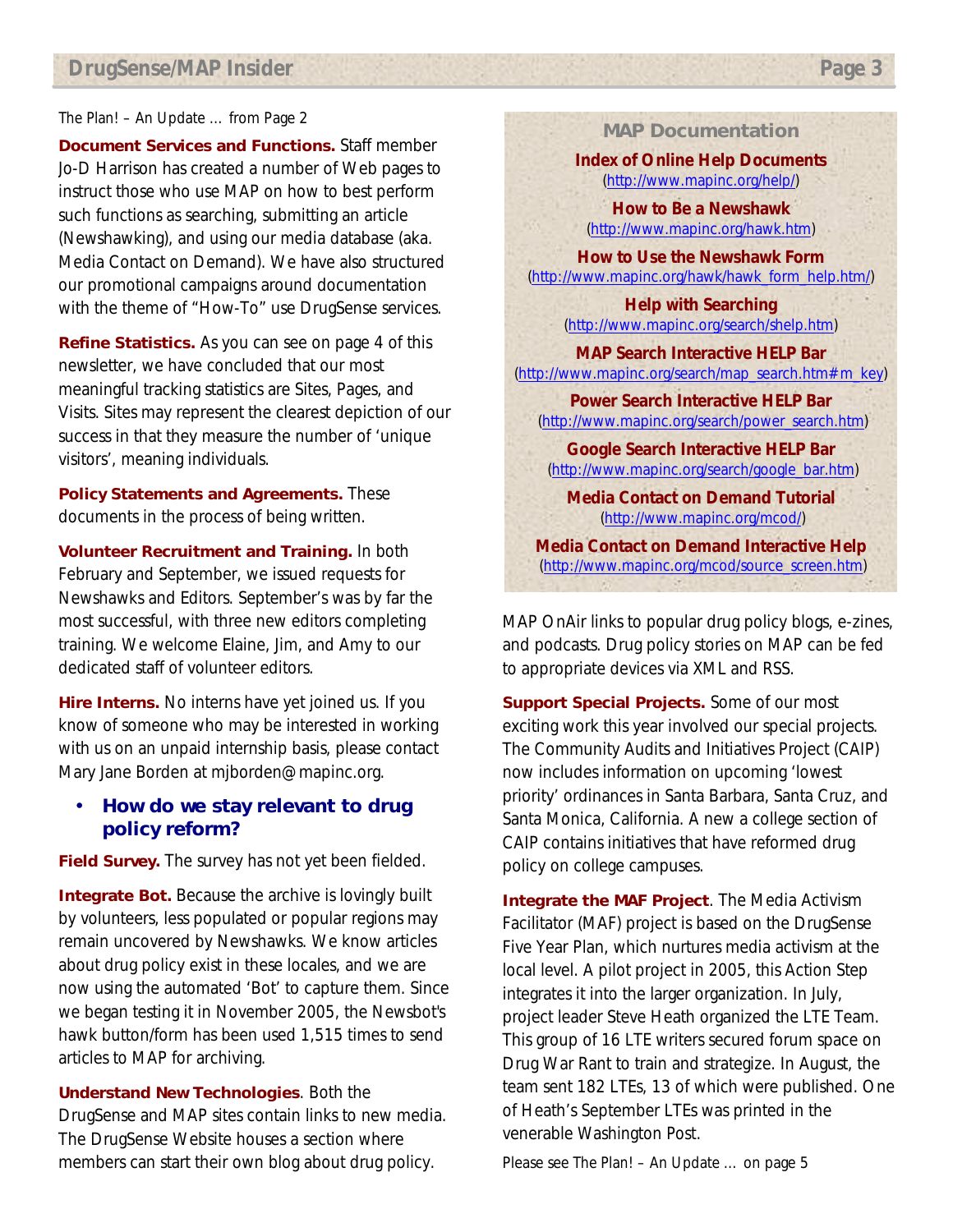# **More MAP Stats**

As noted in previous editions of the *Insider*, we track a number of statistics to measure our impact on the drug policy debate.

## • **Sites:**

Each request made to a server comes from a unique 'site', which can be referenced by name or IP address. A close representation of individual users, almost 250,000 unique IP addresses visited the MAP site in September 2006. While lower than near recordsetting figures exceeding 300,000 recorded earlier this year, the September statistic rose  $+25%$  higher than that for the same month in 2005.

### • **Pages:**

An HTML document or anything that generates one defines a 'page'. MAP served 1,316,702 pages in September, approximating 5.3 pages per visitor (site). Ironically, more MAP pages are read in the summer than in the winter. Pages per site can drop as low as 4.2 in January, but rise to almost 8.0 in June.

### • **Visits:**

'New visits' to a page are calculated by counting a unique site as 'new' after a specified time passes between accessing it. 'New' MAP visits equaled 507,825 in September, almost 50% higher than last year's total.

Statistics for the DrugSense site fall considerably lower than those for MAP, but follow somewhat the same trends, although visitors view fewer pages.

| <b>DrugSense/MAP Usage Statistics</b> |           |              |               |  |  |  |  |
|---------------------------------------|-----------|--------------|---------------|--|--|--|--|
|                                       | Pages     | <b>Sites</b> | <b>Visits</b> |  |  |  |  |
| <b>MAP</b>                            |           |              |               |  |  |  |  |
| Sept 2006                             | 1,316,702 | 247,732      | 507.825       |  |  |  |  |
| June 2006                             | 1,838,782 | 236,465      | 681,178       |  |  |  |  |
| Mar 2006                              | 2.007.973 | 307.016      | 719.884       |  |  |  |  |
| Dec 2005                              | 1.424.064 | 286.599      | 454,228       |  |  |  |  |
| Sept 2005                             | 1.107.309 | 198,900      | 343,398       |  |  |  |  |
| <b>DrugSense</b>                      |           |              |               |  |  |  |  |
| Sept 2006                             | 173,680   | 84,156       | 83,582        |  |  |  |  |
| June 2006                             | 177,546   | 78,730       | 89.255        |  |  |  |  |
| Mar 2006                              | 209.409   | 100,033      | 105,970       |  |  |  |  |
| Dec 2005                              | 171.252   | 95.768       | 80.473        |  |  |  |  |
| Sept 2005                             | 208.843   | 107,926      | 87,357        |  |  |  |  |
|                                       |           |              |               |  |  |  |  |

The values above represent totals per month

#### *Richard Lake* from Page 2

By the Spring of 1997, I was a volunteer editor at MAP, and when the tasks grew enough so that more than one editor was needed, I became Senior Editor.

Today my greatest joy in life is working with the MAP volunteers. The editors are just like family to me. My pet peeve is folks who seem to think that the U.S. press is not free - that it is simply a propaganda tool of the government or special interests. Every day I see proof on the editorial pages of newspapers, which is very much to the contrary.

I am a retired Army Warrant Officer, with tours at the Presidio of San Francisco, Ft. Polk, Korea, Fort Knox, Germany, and Pittsburgh. For seven years, I also worked as a Department of the Army civilian for the ROTC battalion at the University of Toledo.

I live with my wife, Anita, in a top floor apartment in a large old brick house with a view of Lake Michigan in Escanaba, Michigan, which is in the Upper Peninsula, or what folks call Yooperland, and often wish was a part of Canada. Al Capone once stayed in what is now my bedroom.

# **MAP at Major Conferences Steve Heath travels with LEAP**

MAP Media Activism Facilitator Steve Heath recently participated in two conferences, promoting the DrugSense mission and the Media Awareness Project.

In August, Heath traveled to Detroit, MI, as an unpaid volunteer for Law Enforcement Against Prohibition (LEAP) at the National Bar Association annual conference. At the LEAP exhibit booth, Heath delivered the DrugSense message to over 400 conference attendees – mostly attorneys and judiciary – showing them the flawed drug war both from a law enforcement perspective and also from the point of view of a grassroots citizen. Heath's former life experience as a recovered drug abuser (clean 11+ years now), along with over a decade working in drug treatment and recovery, helped conference attendees

Please see *MAP at Major Conferences* on page 5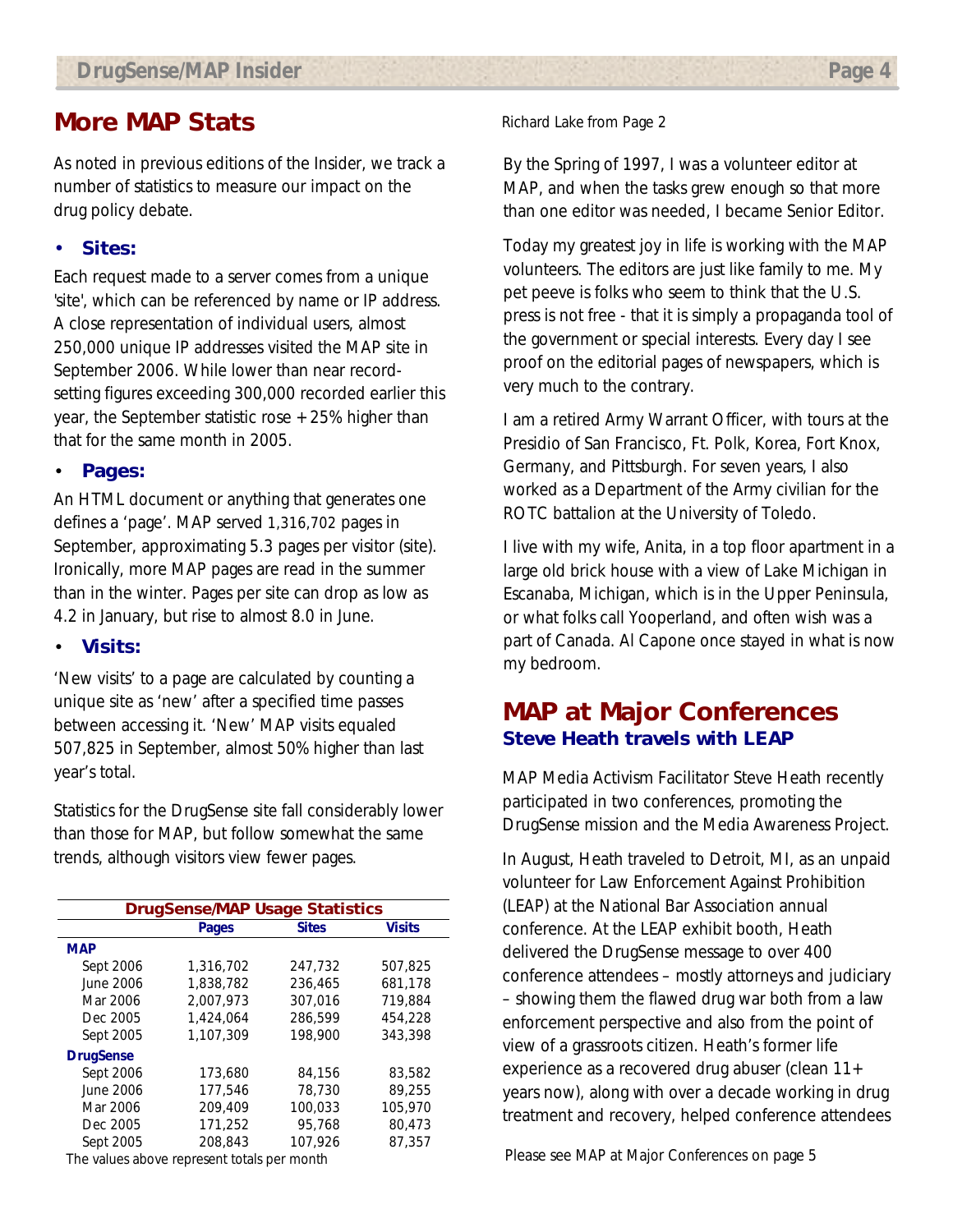## *DrugSense/MAP Insider Page 5*

#### *Do You Newshawk* from Page 1

Volunteer Newshawks scour the print media – or their online counterparts – to find news articles about drug policy. They then forward them electronically to a central collection point for placement in the archive.

To ease submission, DrugSense staff member, Matt Elrod, created a new Newshawk form, which was introduced in September. This new form streamlines the submission process, making Newshawking as simple as making a few entries and hitting 'Submit'. Now everyone can say, Yes! I Newshawk!

#### *The Plan! – An Update …* from Page 3

**Analysis of Progress.** Have we achieved every Action Step suggested in the plan? No. After all it's only September! But, even as a volunteer-based organization with an underpaid staff, we feel we have implemented our 2006 vision and are beginning to reap its results. Are we financially stable? Yes, but we could be better. Contributions help. Are we sustaining what we have? Absolutely, with an exceptional reliability rate. Are we still relevant to the reform of worldwide drug policy? New projects like Bot show our cutting edge, while the CAIP and MAF move media activism into the local community. Perhaps the best answer to our strategic questions is a question: What would reform look like without us?

**MAP's New Newshawk Form Fill out this form to easily submit articles** (http://www.mapinc.org/newshawk/)

#### *MAP at Major Conferences* from Page 4

understand how the drug war impacts regular citizens. Most importantly, Heath shared ways that attendees could be part of the solution by making the media aware of smarter drug policies.

In September, Heath flew to Pittsburgh PA, where he again helped host a LEAP exhibit booth. This time he teamed with LEAP's Media Director Howard Wooldridge to deliver the drug policy reform message to the National Conference of Editorial Writers. Encouraged by the feedback they received from over 50 noted editorial and opinion writers, Wooldridge and Heath have been following up with each one since the conference. We are confident that building these relationships will lead to strong improvement in and increased numbers of opinion pieces that discuss alternative strategies to the status quo drug war.

### **SPECIAL NOTE:**

A generous funder has agreed to **match all donations** dollar for dollar. Give your contribution twice the value. Donate today!

# **Donate Today!**

Your tax deductible donation funds all of these DrugSense services and more. **Help change drug policy now!**  Please fill out the form below, make your check or money order payable to **DrugSense** and mail to:

#### DrugSense/MAP • 14252 Culver Drive #328 • Irvine, CA 92604-0326

|  |  | <b>Amount:</b> $$50$ $$100$ $$250$ Other: |                                                                                                               |
|--|--|-------------------------------------------|---------------------------------------------------------------------------------------------------------------|
|  |  |                                           |                                                                                                               |
|  |  |                                           |                                                                                                               |
|  |  |                                           |                                                                                                               |
|  |  |                                           |                                                                                                               |
|  |  |                                           | Phone: 2008 2009 2010 2021 2022 2023 2024 2022 2022 2023 2024 2022 2023 2024 2022 2023 2024 2022 2023 2024 20 |
|  |  |                                           |                                                                                                               |
|  |  |                                           |                                                                                                               |
|  |  |                                           |                                                                                                               |

**DrugSense is a 501(c)(3) non-profit organization. Your donation is tax deductible to the extent provided by law**